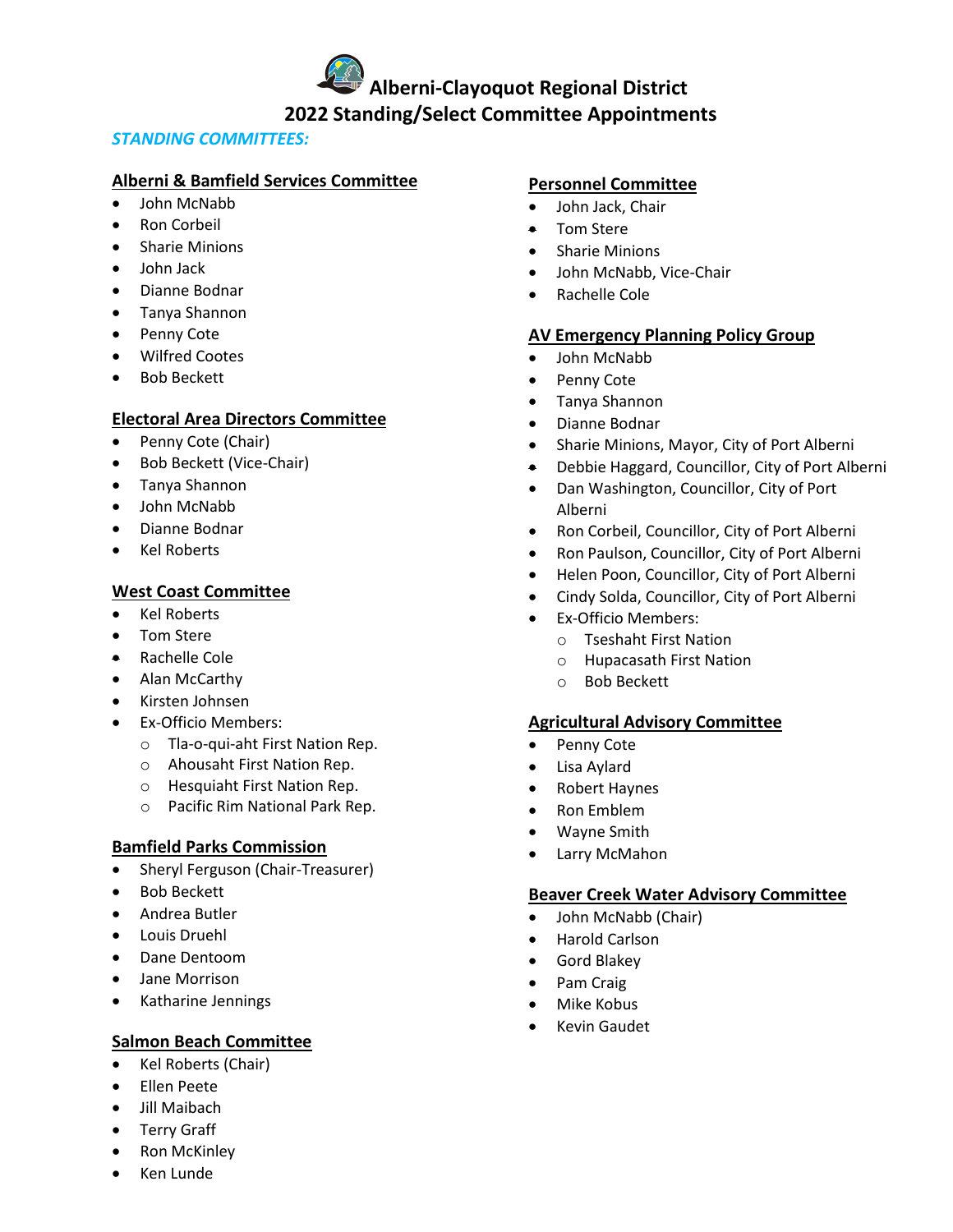# **Sproat Lake Parks Commission**

- Joe Lamoreaux (Chair)
- Chris Law
- Elizabeth Mathew
- Sabrina Zimmerman
- Brian Callendar
- Rob Turner
- Bob Aston
- Penny Cote
- Joe Priestland

## **Bamfield Water Committee**

- Bob Beckett (Chair)
- John Mass
- Brian McKay
- Lisa Herbig (2 year term to 2023)
- J.P. Hastey (3 year term to 2024)
- Ex-Officio Members:
	- o Phil Lavoie, BVFD Fire Chief
	- o Chuck Spooner, Marine Science Centre Rep.
	- o James Willock, Community Affairs Chair

## **Agricultural Development Committee**

- Tanya Shannon
- Ann Siddall
- Bob Collins
- Jeanette Sheehy
- Lisa Aylard
- Guy Langlois
- Rosemarie Buchanan
- Erika Goldt
- Cathy Burkosky
- Amy NeedhamHelen DufourMelody Francoeur
- Victoria Lake
- Kate Smith
- Teresa O'Neil
- Helene Dufour

#### **Fisheries Resource Committee**

- John Jack
- Rachelle Cole
- Bob Beckett
- Al McCarthy
- Kel Roberts
- Ex-Officio Members:
	- o West Coast Aquatic Rep.
	- o NTC Rep.
	- o DFO Rep.
	- o BC Rep., Min. Environment

# **Alberni Valley Regional Airport Advisory**

# **Committee**

- Mike Ruttan, Member at Large
- Ron Paulson, City of Port Alberni
- Director Penny Cote, EA Area "D" (Sproat Lake)
- Director Wilfred Cootes, Uchucklesaht
- Vacant, Member at Large
- Michael Hoff, Member at Large
- Councillor Natasha Marshall, Tseshaht
- Councillor Brandy Lauder, Hupacasath
- Ms. Shelley Crest, Port Alberni Port Authority
- Mr. Dan Savard, AV Chamber of Commerce

# *ADVISORY PLANNING COMMISSIONS (APC's): (varying terms)*

## **Bamfield APC**

- Max Salamon
- Jane Morrison
- Rae Hopkins
- J. P. Hastey
- John Mass
- Brian McKay
- Kevin McAughtrie
- Tavi Kristjan (Kildonan area advisor only)
- Peter Horton (Kildonan area advisor only
- Sally Mole
- Glenn Ballman

# **Long Beach APC**

- Jim Whitworth
- Petra Arnold
- Scott MacDonald
- Nick Haisch
- Rachael O'Callahan
- Ellen Peet
- Kristina Uher
- Debbie McKinlay

#### **Beaufort APC**

- George Haack
- Meagan Curtis
- Peter Dekens
- Claude Lessard
- Lisa Aylard
- Steve King
- Les Toth
- Ted McGill